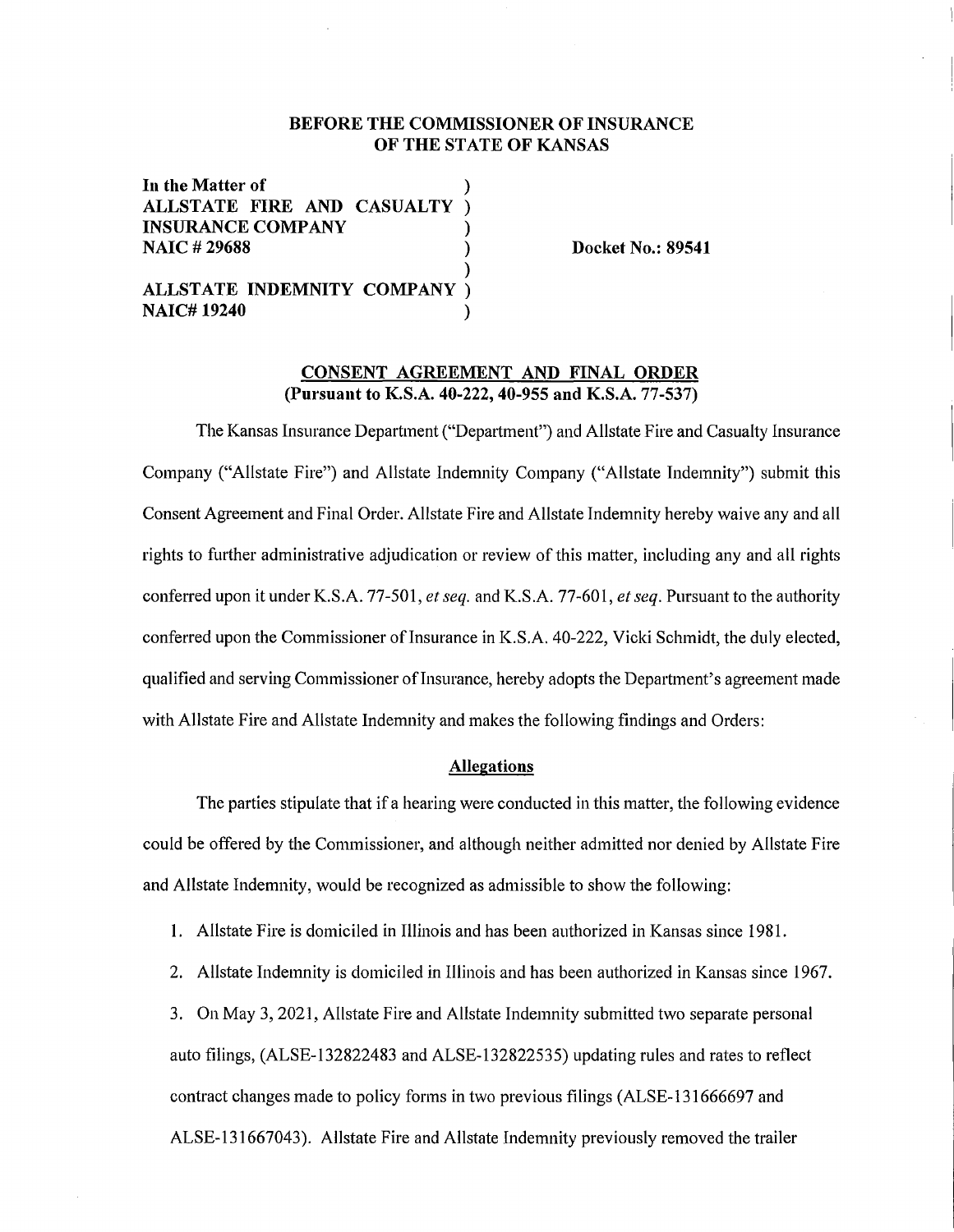rental surcharge coverage from policy forms in 2018, which implemented in 2019, but neglected to remove it from the rate/rule manuals.

4. On May 4, 2021, the Department submitted objections to the filings (ALSE-132822483 and ALSE-132822535) requesting additional information regarding the companies' discovery of the error and the impact to policyholders.

5. Allstate Fire and Allstate Indemnity reported that the companies implemented the policy changes removing the trailer rental surcharge on April 17, 2019. The companies continued to charge policyholders for this coverage from April 17, 2019 until present. The companies discovered the error on July 25, 2020 and opened a compliance project to investigate the impact on policyholders.

6. Allstate Fire and Allstate Indemnity conducted an in-force data snapshot on February 18, 2021 to calculate an estimated refund amount as of that point in time. At that time, Allstate Fire expected two current term Allstate Fire policies may be eligible for the refunds upon implementation. Allstate Fire will process refunds of premium to impacted Kansas policyholders.

7. At that time, Allstate Indemnity indicated that the error does not impact any Kansas policies or premium. Allstate Indemnity will process refunds of premium to any impacted Kansas policyholders.

8. Allstate Fire and Allstate Indemnity agree to report final refund amounts after the companies conduct a final refund audit after the implementation of the filings, ALSE- $132822483$  and  $A \text{LSE-132822535}$ , on August 16, 2021. The companies report that the final implementation and audit are necessary to accurately calculate final refund amounts by capturing the most up-to-date policy counts, impact and characteristics.

#### **Applicable Law**

1. K.S.A. 40-955 provides, in pait:

(a) Every insurer shall file with the commissioner, except as to inland marine risks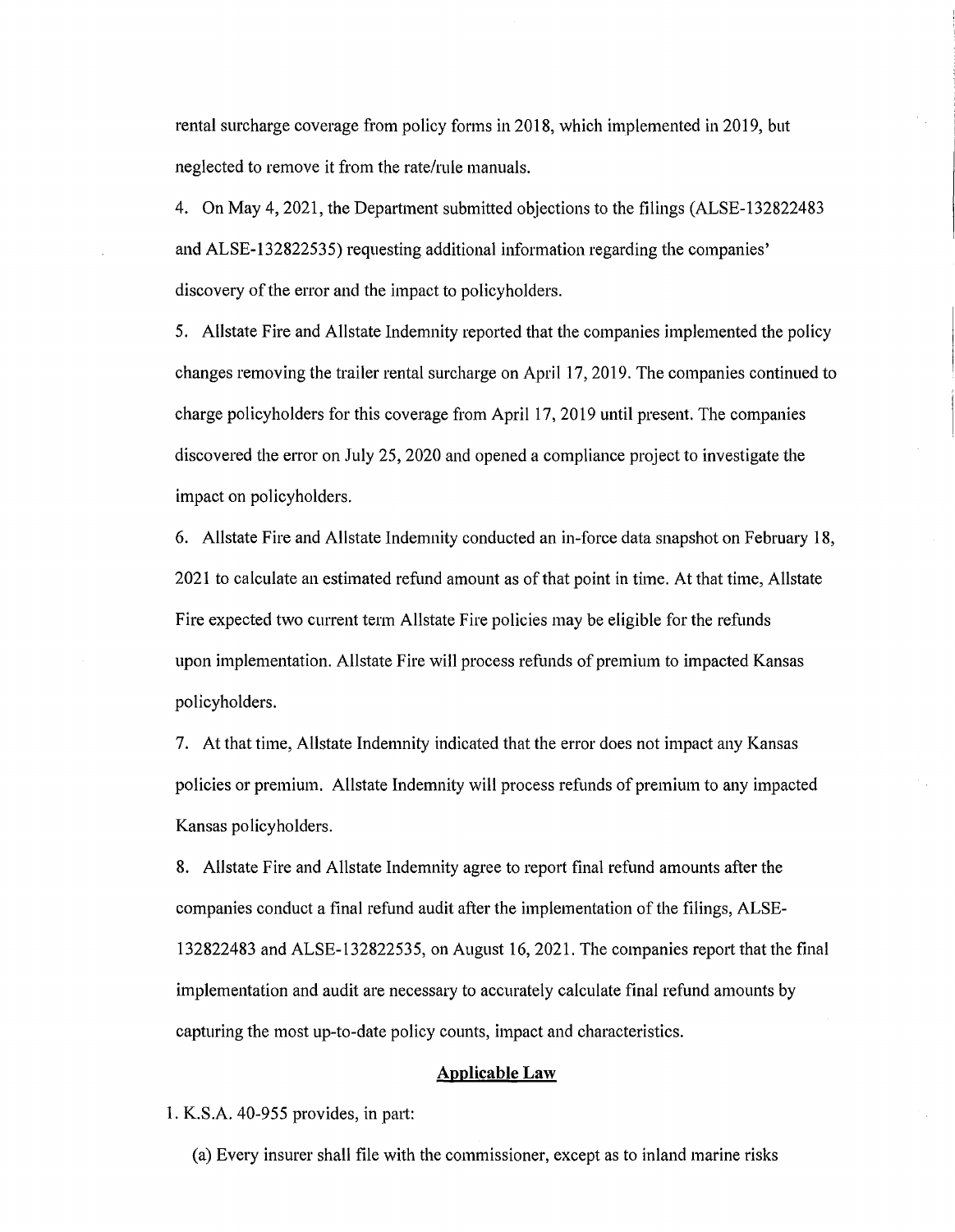where general custom of the industry is not to use manual rates or rating plans, every manual of classifications, rules and rates, every rating plan, policy form and every modification of any of the foregoing which it proposes to use. Every such filing shall indicate the proposed effective date and the character and extent of the coverage contemplated and shall be accompanied by the information upon which the insurer supports the filings. A filing and any supporting information shall be open to public inspection after it is filed with the commissioner, except that disclosure shall not be required for any information contained in a filing or in any supporting documentation for the filing when such information is either a trade secret or copyrighted. For the purposes of this section, the term "trade secret" shall have the meaning ascribed to it in K.S.A. 60-3320, and amendments thereto. An insurer may satisfy its obligations to make such filings by authorizing the commissioner to accept on its behalf the filings made by a licensed rating organization or another insurer. Nothing contained in this act shall be construed to require any insurer to become a member or subscriber of any rating organization.

## $2. K.S.A. 40-2,125$  provides, in part:

(a) If the commissioner determines after notice and opportunity for a hearing that any person has engaged or is engaging in any act or practice constituting a violation of any provision of Kansas insurance statutes or any rule and regulation or order thereunder, the commissioner may in the exercise of discretion, order any one or more of the following:

(1) Payment of a monetary penalty of not more than \$1,000 for each and every act or violation, unless the person knew or reasonably should have known such person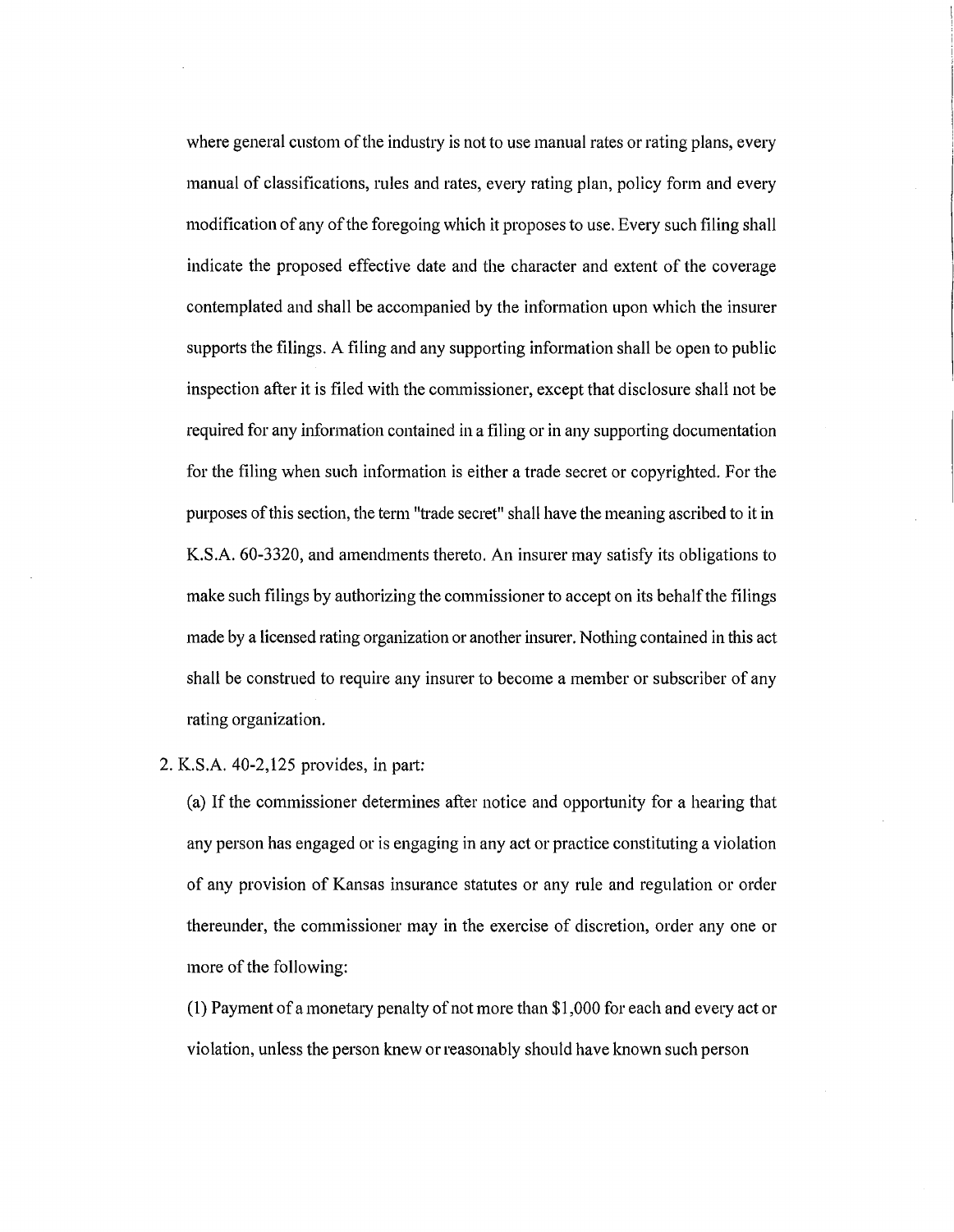was in violation of the Kansas insurance statutes or any rule and regulation or order thereunder, in which case the penalty shall be not more than \$2,000 for each and every act or violation;

(2) suspension or revocation of the person's license or certificate if such person knew or reasonably should have known that such person was in violation of the Kansas insurance statutes or any rule and regulation or order thereunder; or (3) that such person cease and desist from the unlawful act or practice and take such affirmative action as in the judgment of the commissioner will carry out the purposes of the violated or potentially violated provision.

## **Conclusions of Law and Orders**

Based on the information enumerated in Paragraphs #1 through #8 and the applicable law cited above, **THE COMMISSIONER OF INSURANCE MAKES THE FOLLOWING ORDERS:** 

- **1.** The Commissioner of Insurance has jurisdiction over this matter pursuant to K.S.A. 40- 222, and shall retain jurisdiction to issue any further orders deemed necessary.
- 2. Allstate Fire and Allstate Indemnity neither admits nor denies stated violations, as enumerated above.
- 3. Allstate Fire and Allstate Indemnity shall pay \$1,000 each for a total of \$2,000 within 30 days of the effective date of this order.
- 4. Allstate Fire and Allstate Indemnity shall issue refunds to affected policyholders and shall inform the Department, in writing, when the refunds are issued.
- 5. Allstate Fire and Allstate Indemnity shall comply with recommendations of examiners and contact the Property/Casualty Division with any further questions.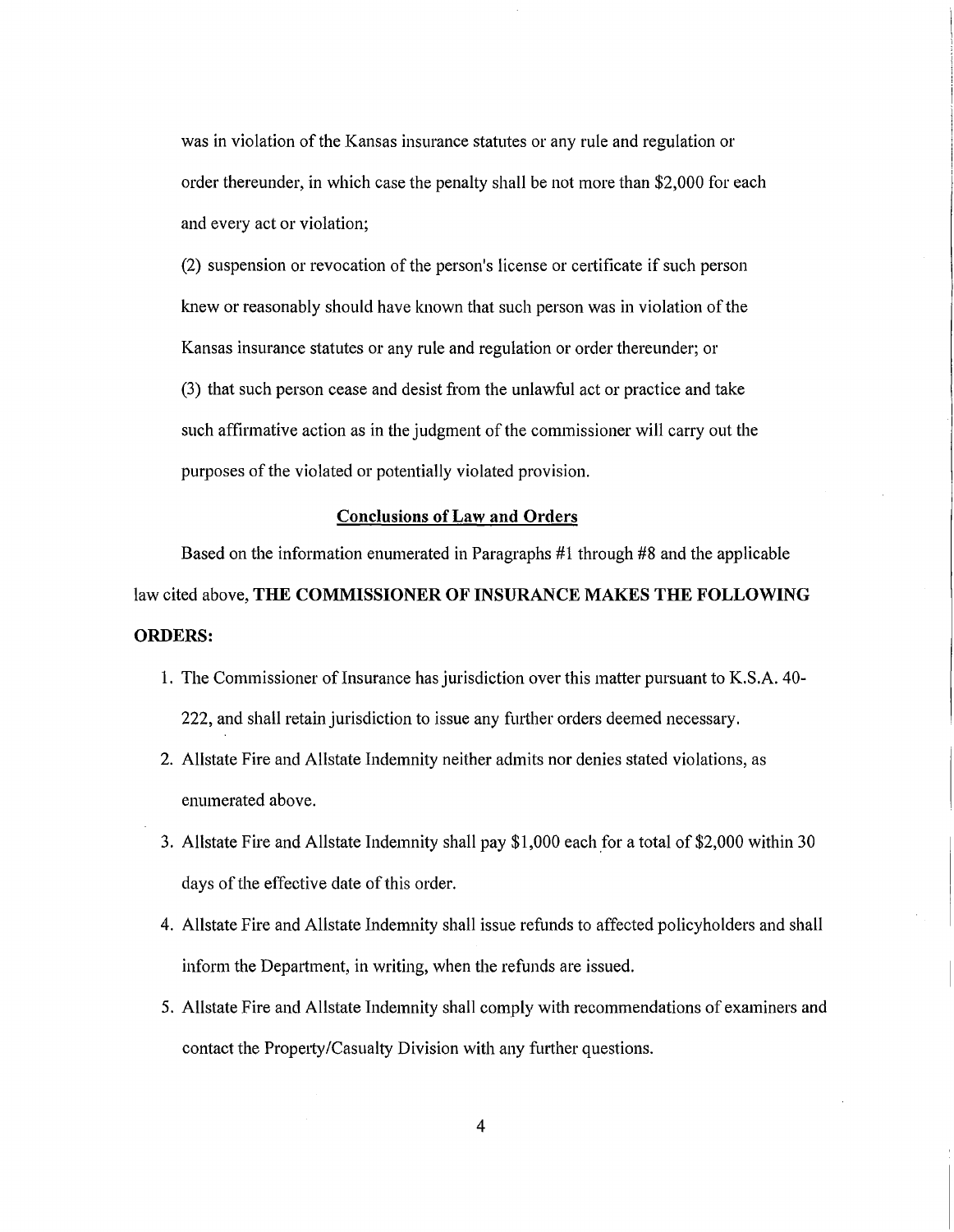IT IS SO ORDERED THIS  $14'$  DAY OF SEPTEMBER 2021, IN THE **CITY OFTOPEKA, STATE OF KANSAS.** 



BY:

ustin L. McFarland General Counsel

The undersigned: 1) represents that they are authorized to enter into this Consent Agreement on behalf of the companies; and 2) stipulates and agrees to the above findings, facts, and conclusions of law and waives their rights to an administrative hearing and judicial review of the Commissioner's Order.

Sarah Cast

Company Representative Name (Print)

2775 Sanders Road, Northbrook, IL 60062 Street Address

29688 and 19240 NAIC Number

/s/ Sarah Cast

Company Representative Name Signature

09/02/2021 Date